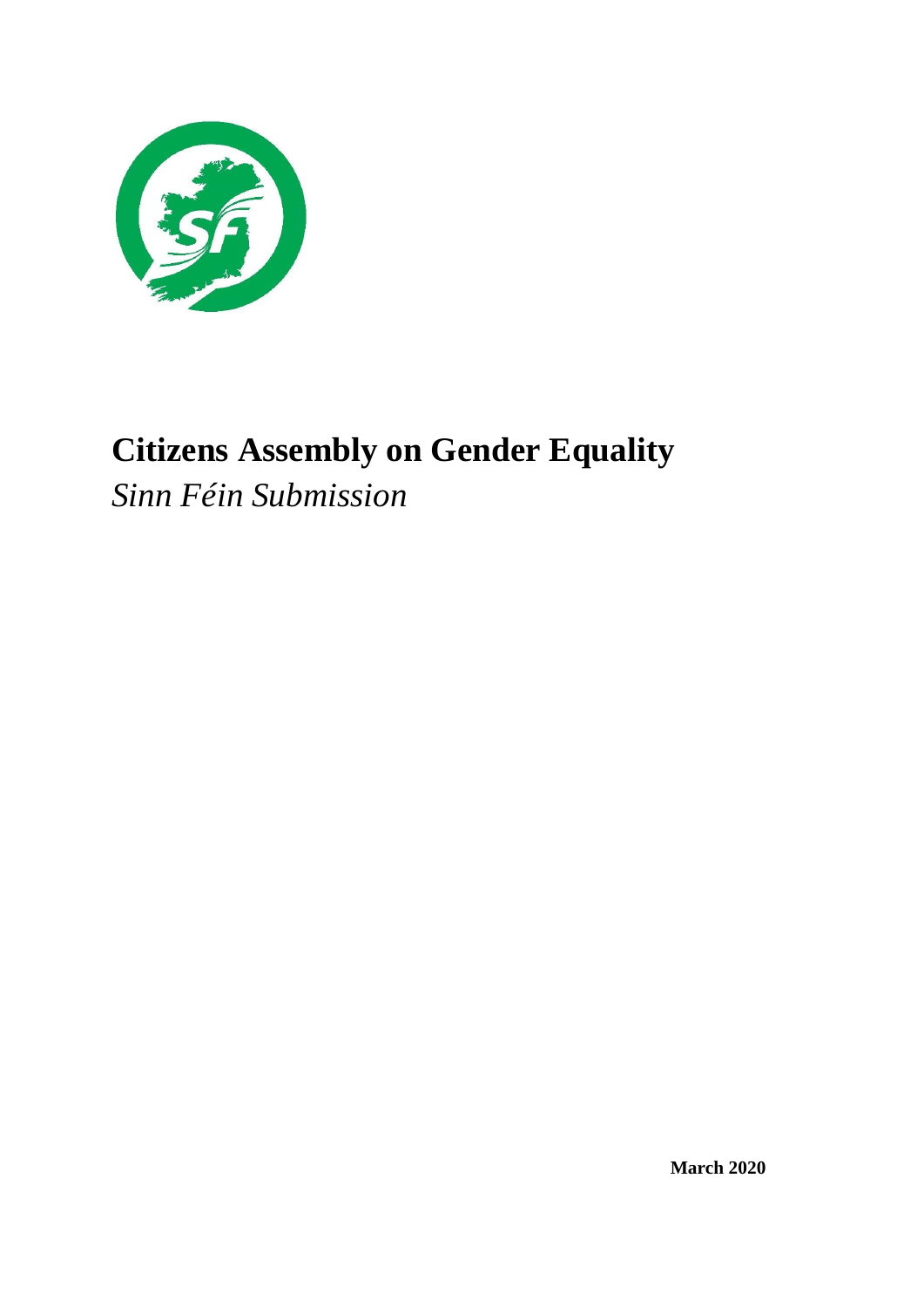# **Contents**

| Introduction                                                                                    |    |
|-------------------------------------------------------------------------------------------------|----|
| Gender norms and stereotypes                                                                    | 5  |
| Work: gender discrimination and<br>occupational segregation by gender<br>and the gender pay gap | 8  |
| Care; paid and unpaid, as a social and<br>family responsibility                                 | 12 |
| Women's access to, and representation in<br>public life and decision making                     | 14 |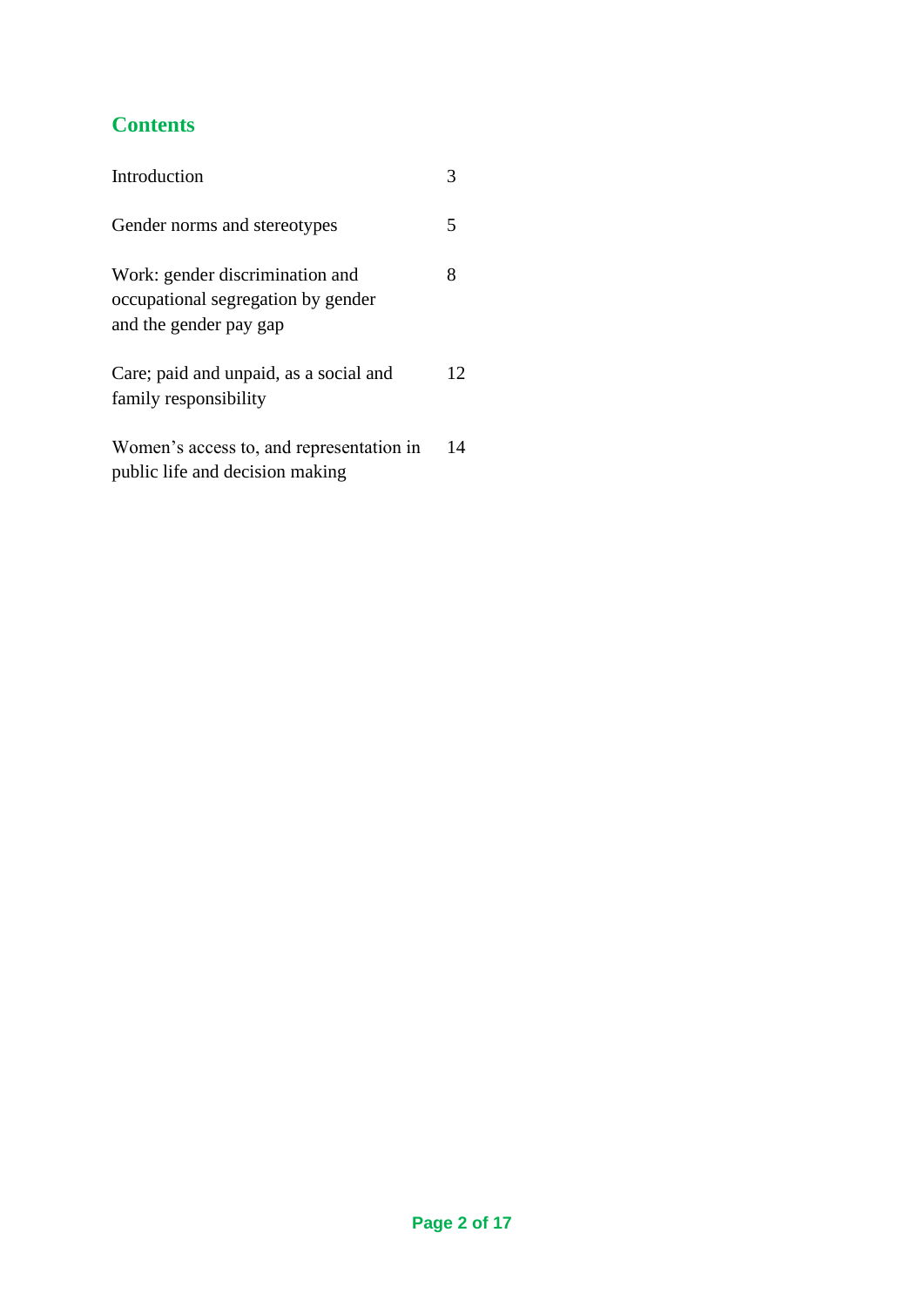# **Introduction**

The Oireachtas Resolution establishing the Citizens' Assembly on Gender Equality tasked members to make recommendations that advance gender equality by bringing forward proposals that:

- *challenge the remaining barriers and social norms and attitudes that facilitate gender discrimination towards girls and boys, women and men*
- *identify and dismantle economic and salary norms that result in gender inequalities, and reassess the economic value placed on work traditionally held by women*
- *in particular, seek to ensure women's full and effective participation and equal opportunities for leadership at all levels of decision-making in the workplace, politics and public life*
- *recognise the importance of early years parental care and seek to facilitate greater work-life balance*
- *examine the social responsibility of care and women and men's co responsibility for care, especially within the family*
- *scrutinise the structural pay inequalities that result in women being disproportionately represented in low pay sectors*

The resolution provides that proposals may include policy, legislative or constitutional change about the legal requirements and costs versus the potential impact.

The government's provision of 'costs versus the potential impact' should not unduly limit the work of the Assembly.

When the government brought forward the resolution to the Dáil in July 2019 Sinn Fein leader Mary Lou McDonald TD welcomed the establishment of a Citizens Assembly and noted her concern that its members had not been tasked with dealing with the specific issue of structural pay inequality for women.

To address this omission Deputy McDonald sought and secured the agreement of the Dáil to include an addition to the work of work Assembly members to *scrutinise the structural pay inequalities that result in women being disproportionately represented in low pay sectors.*

It is important that women themselves determine the solutions to dismantling the barriers they face. On that basis a diversity of women's voices must be included in this process.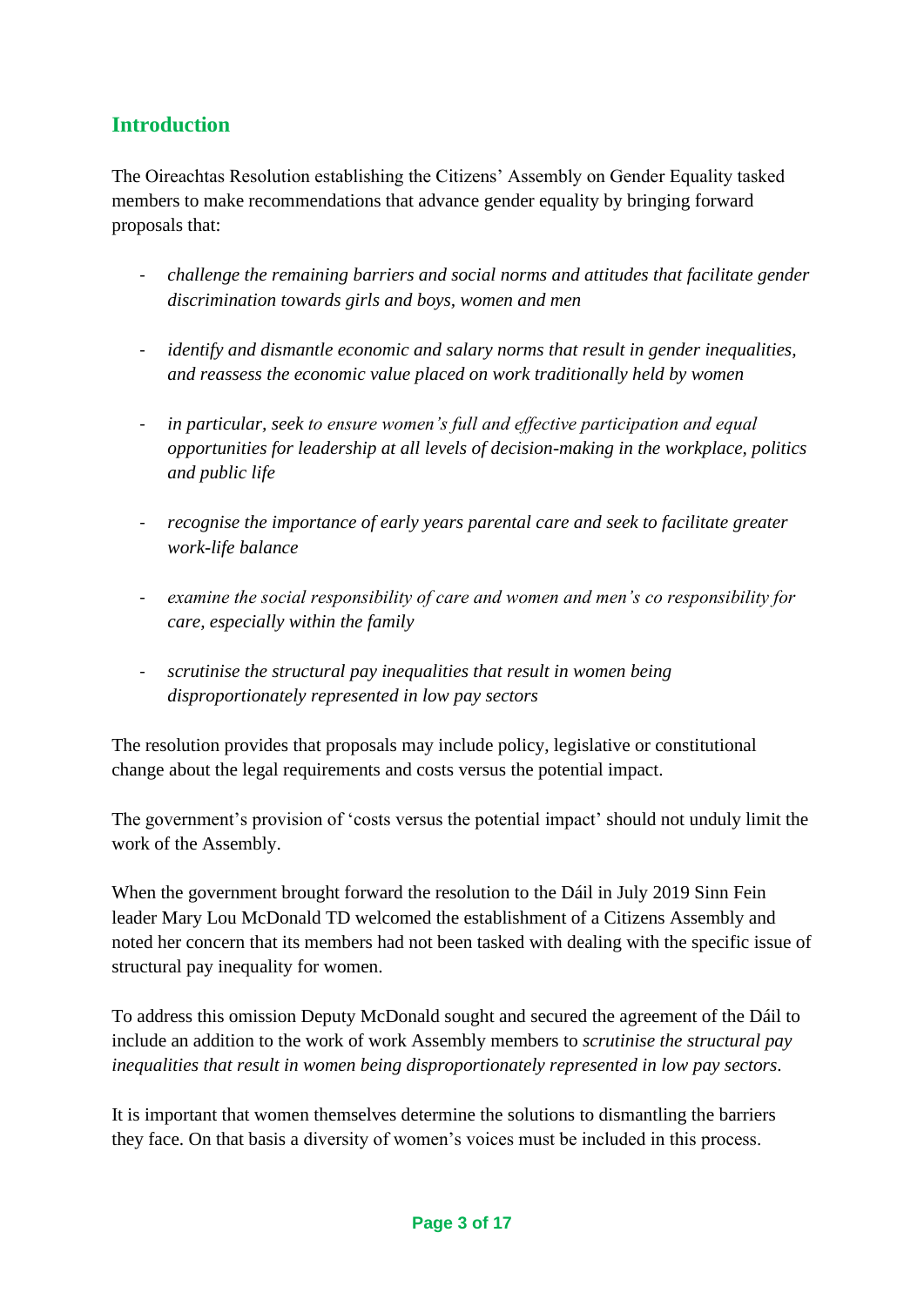Be they migrant women, women from the LGTBI+ and traveller communities, women with a disability, trade unionists, carers or those who have experienced gender and domestic violence or abuse – all experiences must shape the Assembly's recommendations.

Every generation has a current context within which their fight for gender equality takes place. Legislation such as the Equal Status Acts and Employment Equality Acts have had a transformative effect on Irish society. Yet women today face new and indeed old struggles in relation employment, access to a secure long-term home, caring responsibilities and violence in their home.

Sinn Féin would like to thank the Citizens Assembly members, Chairperson and the secretariat. The Citizens Assembly makes real the concept of participatory democracy. The constant challenge for process has been government implementation of the Assembly's recommendations. This needs to change.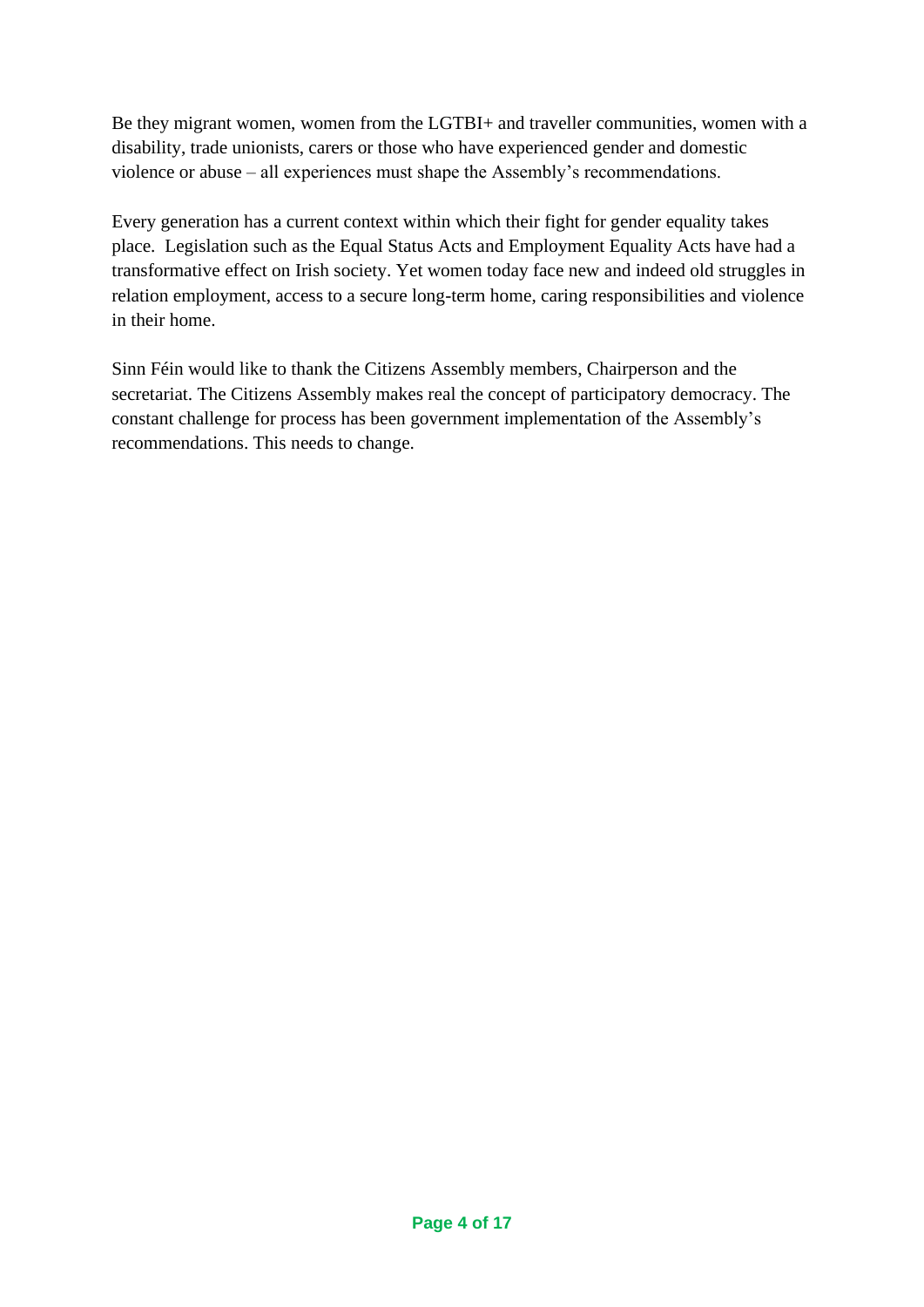# **Gender norms and stereotypes**

#### *Government's role in tackling gender stereotypes*

The European Institute for Gender Equality defines gender roles as, '*social and behavioural norms which, within a specific culture, are widely considered to be socially appropriate for individuals of a specific sex*.'

Gender stereotypes have withered in Ireland over the last fifty years however their roots remain deep. Trinity College Dublin admitted its first female students in 1904. Today girls outperform boys in most leaving certificate subjects.

Yet the 'It's not just for boys! Understanding Gender Differences in STEM' UCD Centre for Economic Research Working Paper<sup>1</sup>, found that 40% of boys applied for science, technology, engineering, and mathematics (STEM) courses compared to 19% of girls.

The research also found that at Leaving Cert level, boys were three times more likely to study physics and applied maths. Girls were more likely to study chemistry and biology.

One of the explanations for the gender gap in STEM provided by the authors is that Leaving Cert subject choices may in themselves have a subsequent causal effect on STEM entry (either through enabling students to meet programme requirements or by providing them with more information, expertise, or confidence in their STEM abilities).

In response to questions posed by the Irish Times<sup>2</sup> following publication of the paper the Department of Education and Skills acknowledged that the gender gap at third level was heavily influenced by subject choices, and as a result a review of career guidance was to be undertaken.

This is just one example of the role of government and policy makers in challenging gender stereotypes, and the whole of society value of early intervention.

## *Gender budgeting*

Equality budgeting was introduced by government in Budget 2018 on a pilot basis. The 2019 and 2020 Revised Estimates include 'High Level Metrics' against which progress on specific High-Level Goals identified under Equality Budgeting Themes in the Annual Public Service Performance Reports are measured by. 'An Equality Budgeting Expert Advisory Group has also been established by the Department of Public Expenditure and Reform.

<sup>1</sup> https://researchrepository.ucd.ie/handle/10197/10632?mode=full

<sup>2</sup> https://www.irishtimes.com/news/education/school-subjects-strongly-influence-whether-girls-study-stemat-college-1.3829645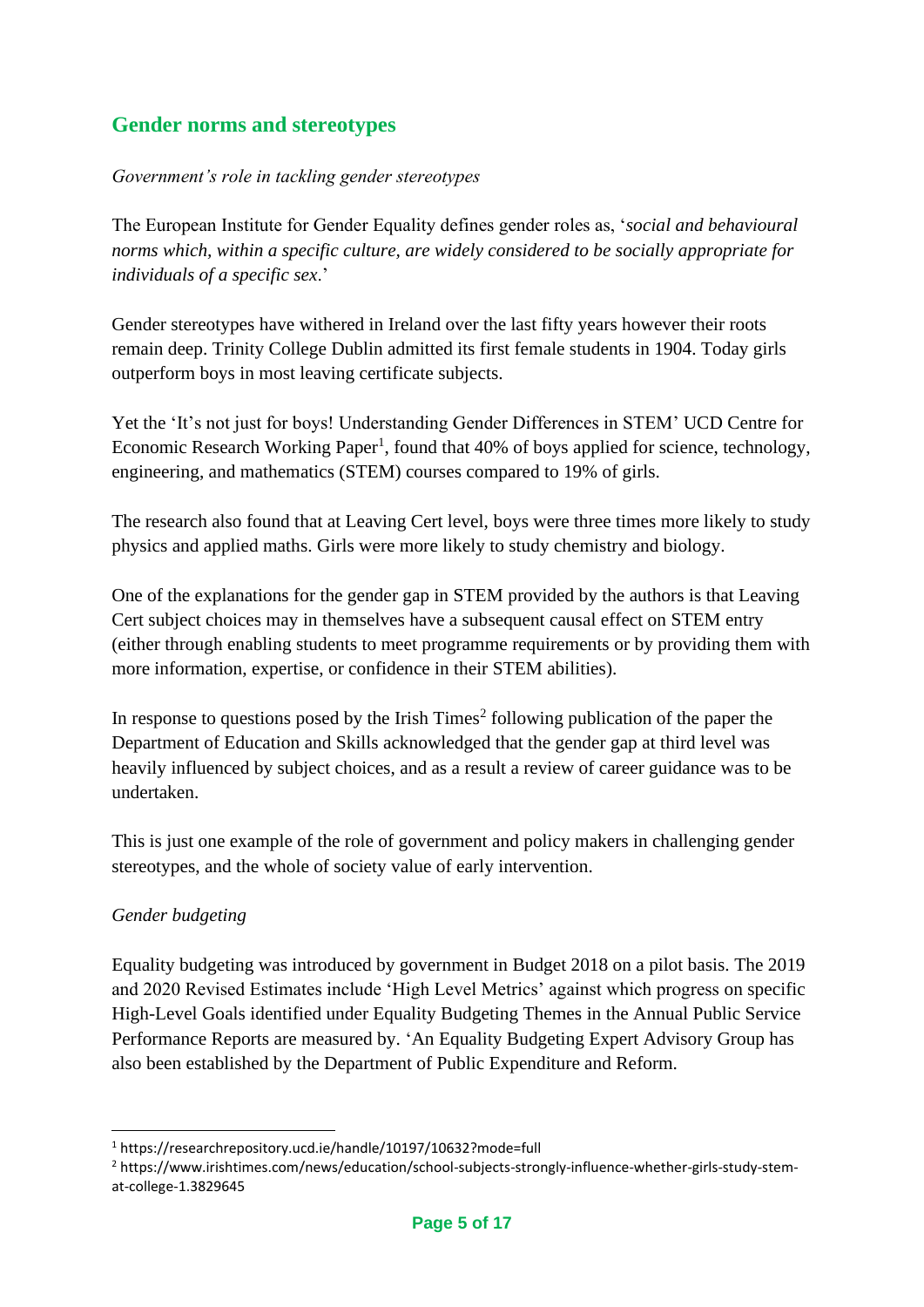A recent OECD Scan of Equality Budgeting in Ireland  $3$  found  $-$ 

- ✓ *Equality is a very broad concept, for which there is no overarching strategy or set of goals in Ireland. This makes it difficult to judge the extent to which equality goals currently being set by departments are in line with real needs or are sufficiently ambitious*
- ✓ *Efforts to engage departments have been hindered by the fact that equality budgeting is not obligatory; departments have limited incentive or capacity to participate, and they are unclear of the ultimate goal of the initiative*
- ✓ *While gender can be a more straightforward construct in terms of data collection, the wider equality brief brings a range of challenges. For example, data and information in the disability space are more complex because they rely on self-disclosure, and there is substantial variation in the range and nature of disabilities*
- ✓ *The government still faces challenges in implementing performance budgeting, on which equality budgeting is built. Stakeholders would like to see performance budgeting go further, with indicators and specific targets that link to key national indicators*

The OCED recommended -

- ✓ *Developing a set of national equality goals and indicators that citizens and policymakers alike can use as an authoritative frame of reference for policy action, resource prioritisation and accountability*
- ✓ *Expanding equality budgeting beyond the performance budgeting foundation to link it with other robust budget policy tools used in Ireland. This should include expanding ex ante poverty proofing of policies to look at how poverty intersects with different equality dimensions*
- ✓ *Designing a data strategy to support equality budgeting. Such a strategy would focus on improving the extent to which official statistics and administrative data provide insights into equality gaps and assess the impact of different government interventions*
- ✓ *In rolling out the next iteration of equality budgeting, the government should take time to communicate its vision to departments and wider stakeholders so that they understand what the initiative is ultimately trying to achieve and how.*

<sup>3</sup> https://www.oecd.org/gov/budgeting/equality-budgeting-in-ireland.pdf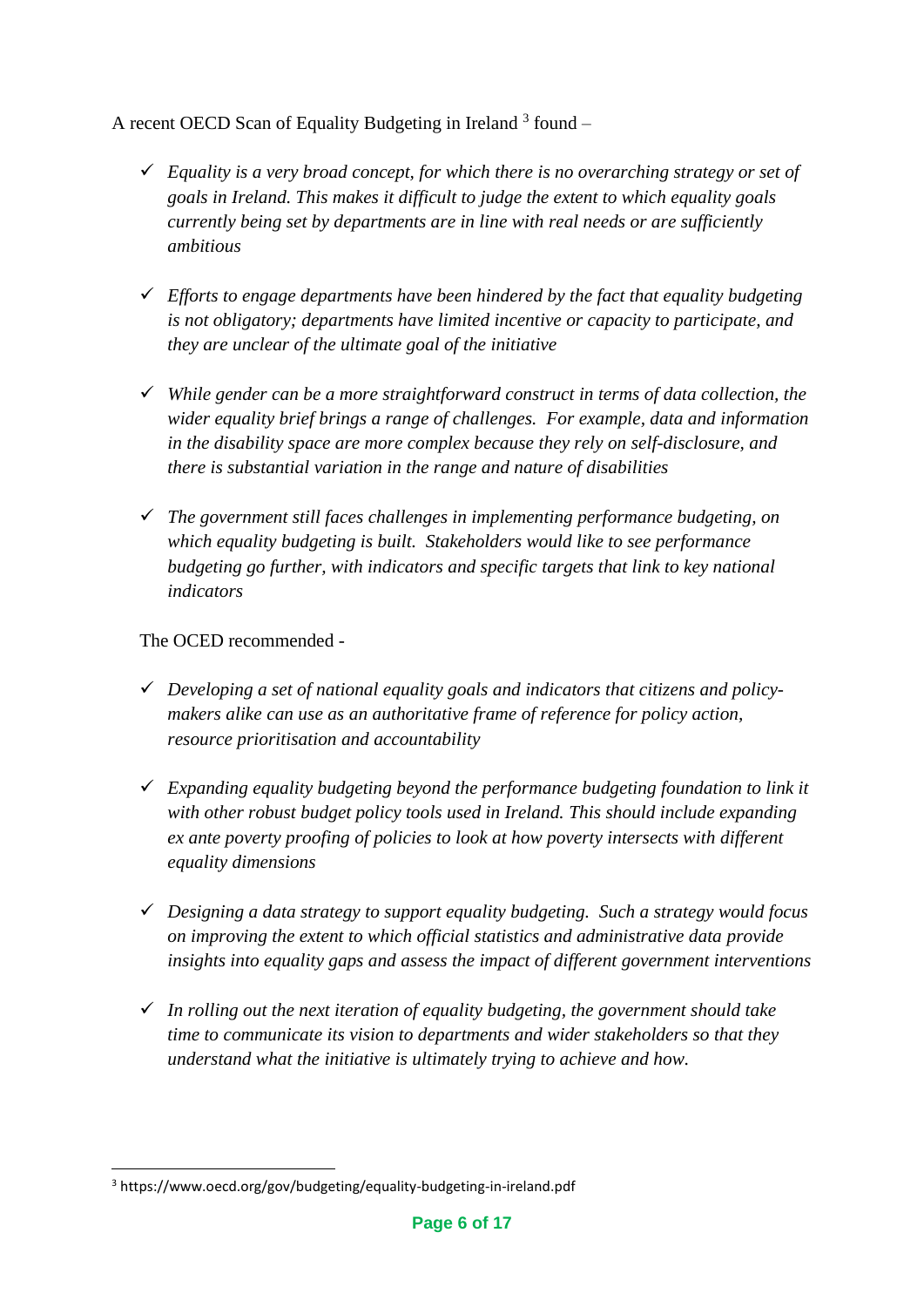In addition to the OECD's observations Sinn Féin suggests that the Department of Public Expenditure and Reform partner up with other jurisdictions that have advanced equality and/or gender budgeting for the purpose of knowledge transfer and strengthening the civil services capability and capacity to deliver on existing commitments.

- **•** Implement the OECD Scan of Equality Budgeting in Ireland recommendations
- Amend Section 5 Equality Budgeting Expert Advisory Group's Terms of Reference to include experts and/or public servants from other jurisdictions who have successfully advanced equality budgeting in government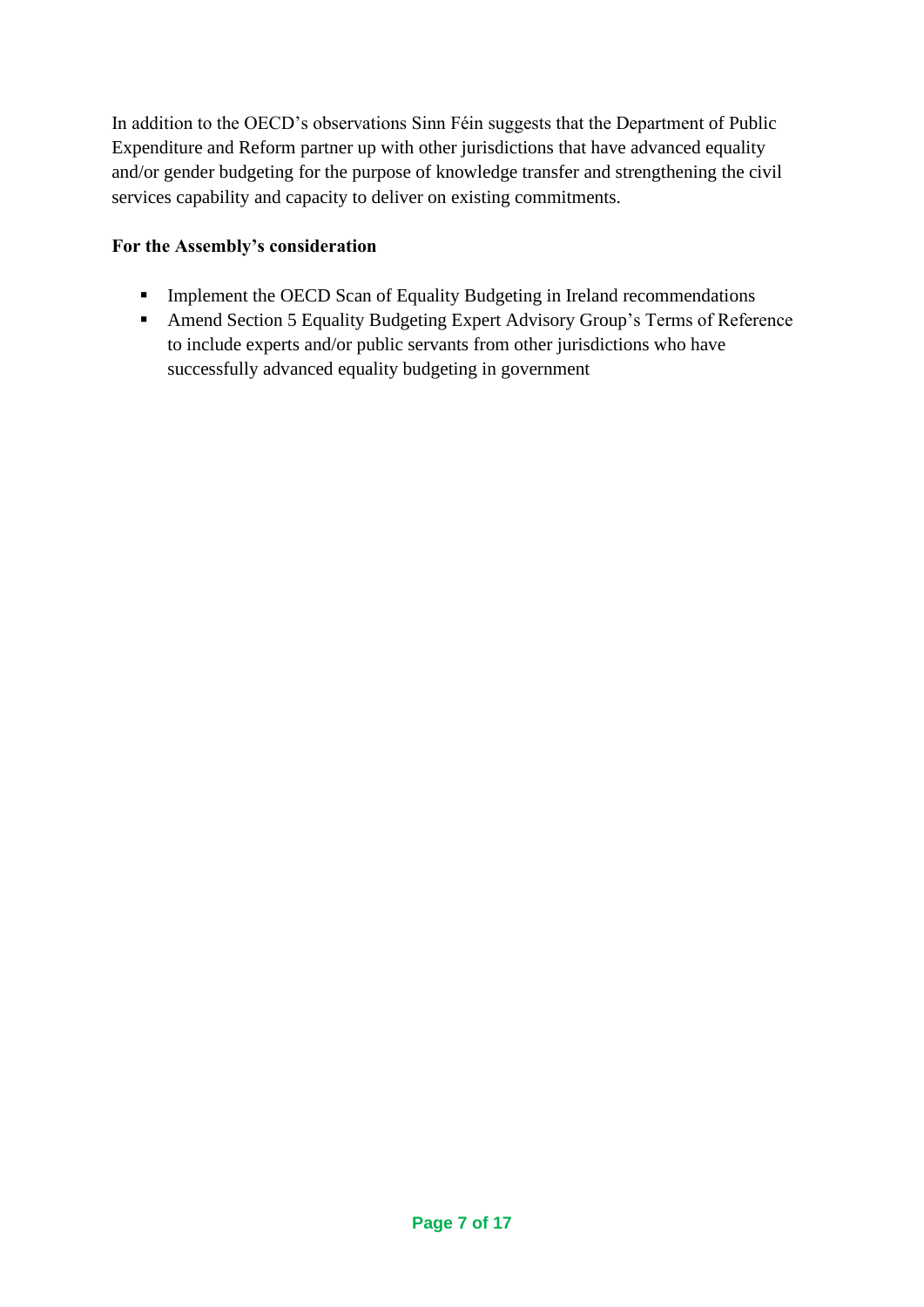# **Work: gender discrimination and occupational segregation by gender and the gender pay gap**

## *Gender Pay Gap*

The gender pay gap is a measure of the difference between men and women's average gross earnings across an organisation or in the labour market. It is expressed as a percentage of men's earnings. Where women disproportionately populate lower paid roles, a gender pay gap (GPG) can exist. The European Commission produces an annual GPG information sheet for each member state country based. The state's current GPG is 13.9%, and EU average gap is 16.2%. We come 18th out of the EU28 and Britain is the 4th highest at 21%.

There are several causes for the gender pay gap. For example, where lower paid roles in an organisation are predominantly populated by women and few are in supervisory or management roles, a gender pay gap can exist.

Much of the public discourse tends to focus on this particular cause through discussions on glass ceilings and women CEOs. If significant numbers of women struggle to make it to even junior management roles, the priority focus on CEO level becomes in real terms immaterial.

These gaps negatively impact career progression, earnings and pension entitlements.

Occupational and educational segregation also results in lower wages for women, for example retail, hospitality and nursing remain female dominated sectors. The promotion of collective bargaining is critical to address these causes of the gender pay and pensions gap.

Gender pay gap reporting is just one strand in a much wider strategy needed to address pay inequality for women. However, reporting will mainstream awareness amongst employers, policy makers and the wider public. Mainstreaming of rights is an important strand in the strategy to achieve them.

The Low Pay Commission also has a role to play in the strategy to tackle the gender pay gap. The 2016 Programme for Government commits to strengthen the role of the Low Pay Commission in relation to the gender pay gap and in work poverty. This commitment has not been delivered on.

In 2015 Sinn Féin submitted a number of amendments to the Low Pay Commission Bill which if accepted by the government would have ensured the Commission played a more relevant and fruitful role for low paid workers and the wider economy.

Sinn Féin's Apprenticeship Reform Proposals $4(2018)$  demonstrate that not enough is being done to ensure greater participation of women in apprenticeships. Current female

<sup>4</sup> https://www.sinnfein.ie/files/2018/2018\_Sinn\_F%C3%A9in\_Apprenticeship\_proposals.pdf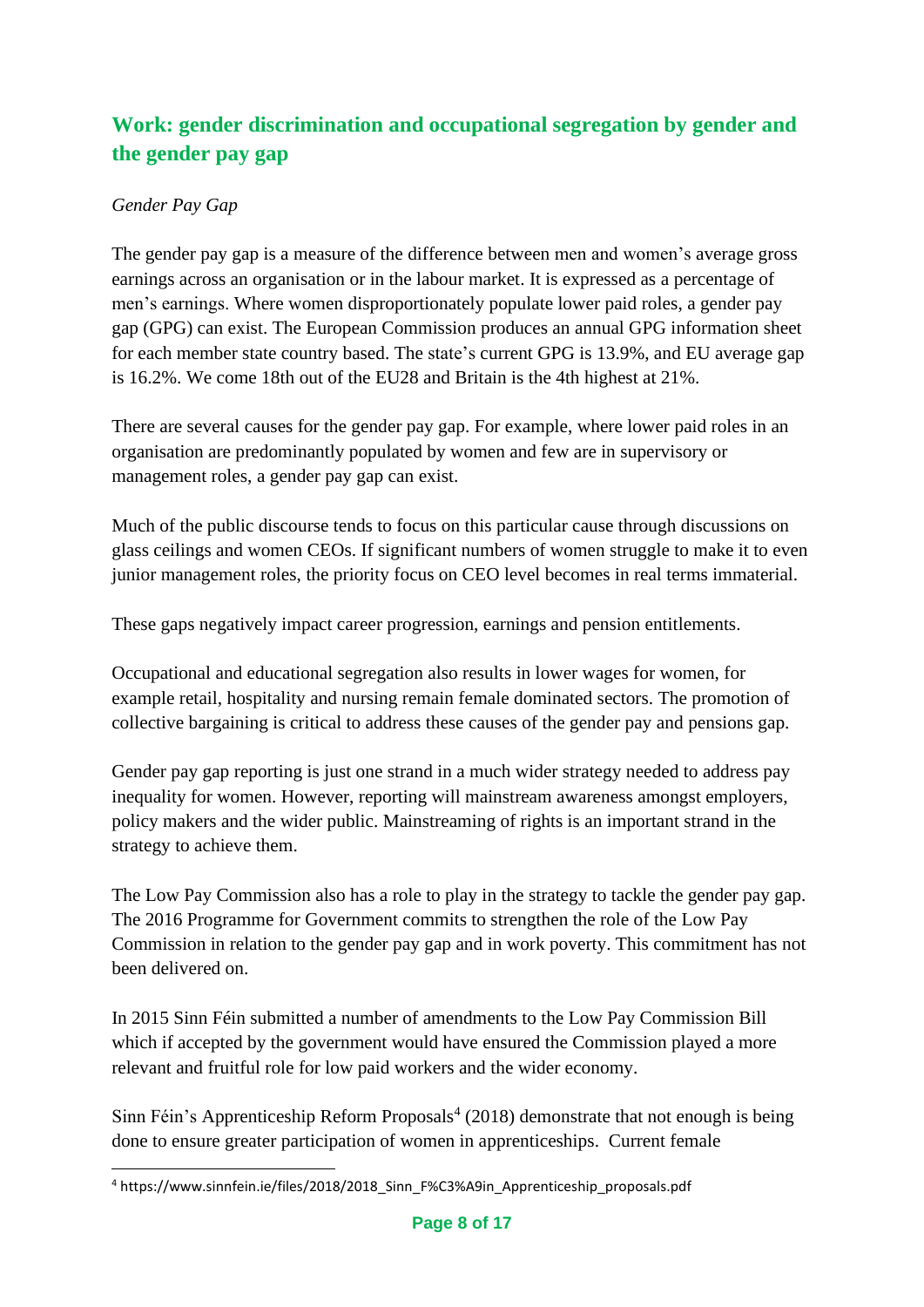participation in apprenticeships is around 4%. Sinn Féin's proposals seek to expand this way of learning into a host of new fields such as green energy, hospitality, financial services, retail and ICT to name but a few. We want to significantly increase the participation rates of women and people with a disability in the apprenticeship system.

Closing the gender pay gap will require a whole of government approach to tackling its root causes. Affordable childcare, the introduction of a living wage, collective bargaining rights, equality proofing of departmental budgets and enhanced educational and income supports for lone parents are just some of the political and policy changes necessary at government level.

# **For the Assembly's consideration**

- **•** Prioritise, strengthen and enact the Gender Pay Gap Reporting legislation
- Strengthen the role of the Low Pay Commission to enable it to consider and make recommendations on eradicating the gender pay gap; addressing economic inequality; the introduction of a living wage; paid and unpaid internships; act as a watchdog of low pay by examining the prevalence of pay two thirds or below of median earnings in the current period in each sector of the economy
- Legislate for and promote the right to collective bargaining
- Review the current bursary offered to employers to take on female apprentices, to determine whether it can be improved or altered to make it more successful.

## *Structural Pay Inequality*

Structural pay inequality limits women's aspirations and opportunities. Women continue to take more time out of the labour market over their lifetime due to child rearing or caring responsibilities. In addition to missed career opportunities or progression this time out of the workforce will reduce a woman's cumulative earnings over the course of her working life.

CSO and ESRI data tells that more women than men earn the minimum wage. The introduction of a Living Wage of  $\epsilon$ 12.30 per hour as recommended by the Living Wage Technical Group would benefit tens of thousands of female workers.

Women earning the minimum wage are usually working part time and are employed in the services sector. Due to parenting or caring responsibilities or because of high childcare costs they often have to reduce their weekly working hours. Again, this limits their opportunities for advancement in work and earning potential.

Occupational and educational segregation result in lower wages for women, for example retail and childcare provision.

We have a gender pension gap of 40% in this state, one of the highest in Europe. Reduced pension payments awarded to women are in effect punishment for taking time out of work to care for family or rear children.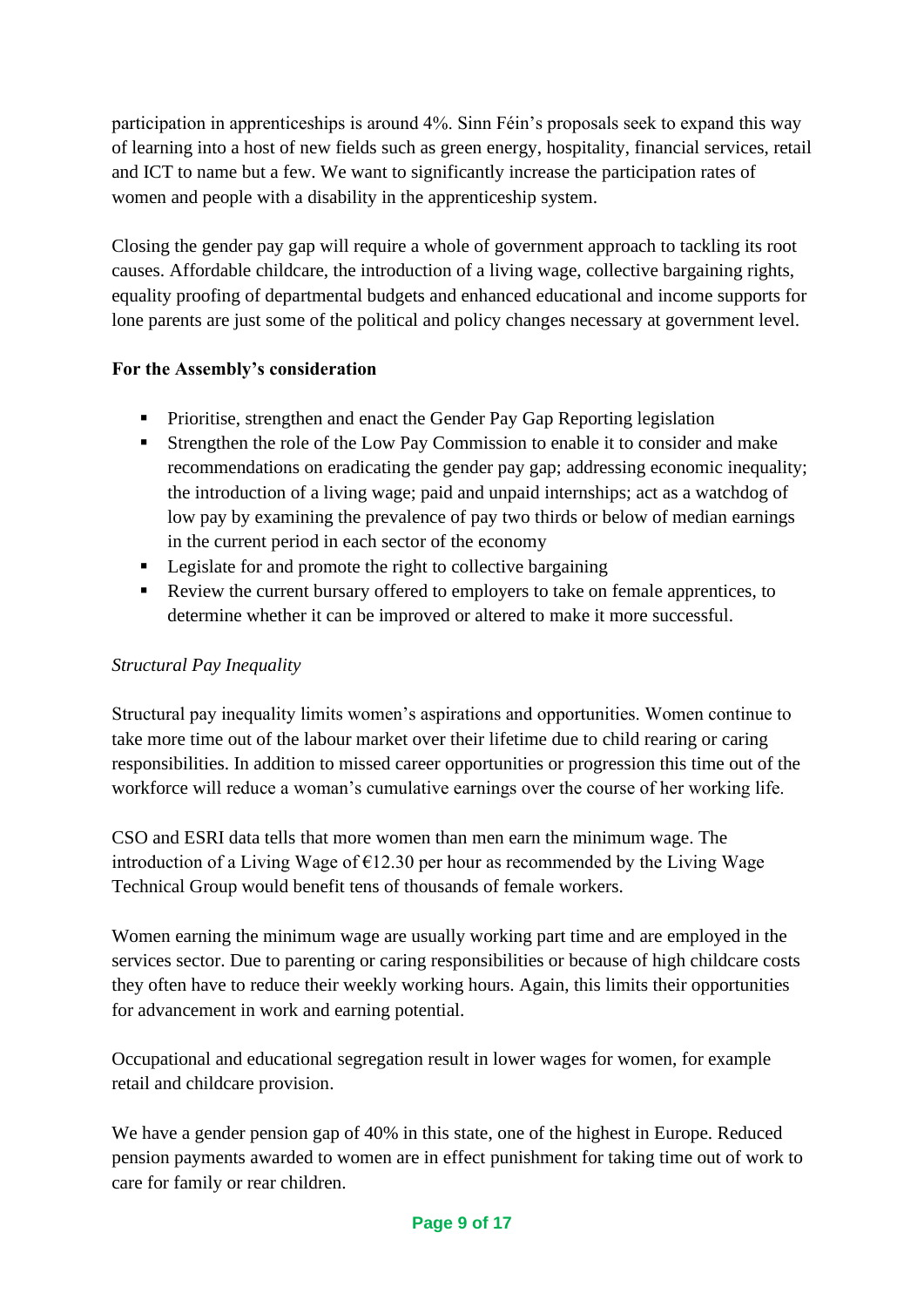Women working in the public sector also face structural inequalities.

They have secured less than one in five top civil service posts yet make up nearly 60 per cent of the workforce. Research<sup>5</sup> shows that they represent approximately 75 per cent of entry level posts yet their representation steadily declines as you move up the civil service grades.

Disability Ireland research tells us that twenty-two per cent of people with a disability who are of working age are in employment compared to fifty-three per cent of the general population.

Women living in direct provision; from ethnic minorities, traveller and roma communities; lesbian, transgender or non-binary gender all experience unique forms of discrimination and challenges when seeking employment and in the workplace.

Labour force participation rates for women in the Irish State remain low by international standards.

Central Statistics Office figures show the participation rate for women of a working age in the second quarter of 2019 was 56%. This compares to an EU average of 57.9% and a rate of just over 70% in Germany.

Remote working is one measure that could widen access for women to pursue further education and training, increase participation of older people and people with a disability in the workplace. There is currently no legislation or guidelines governing this area, resulting in varying standards subject to a company's own specific policy.

Women also live with unique health problems such as menopause, endometriosis and Polycystic Ovary Syndrome which come with chronic pain and various symptoms that can negatively impact their employment.

- **EXECUTE:** Introduce a Living Wage as recommended by the Living Wage Technical Group
- Department of Public Expenditure and Reform to incorporate in full the recommendations of the ESRI Research Paper 'A Study of Gender in Senior Civil Service Positions in Ireland' into the Civil Service Plan to include Key Performance Indicators (KPIs)
- Training Intreo staff to better support women with disabilities who want to enter employment
- Replicate the successful Walk PEER programme to give young people with a disability the opportunities available to those without a disability in work experience and education

<sup>5</sup> https://www.esri.ie/system/files/media/file-uploads/2017-12/RS66.pdf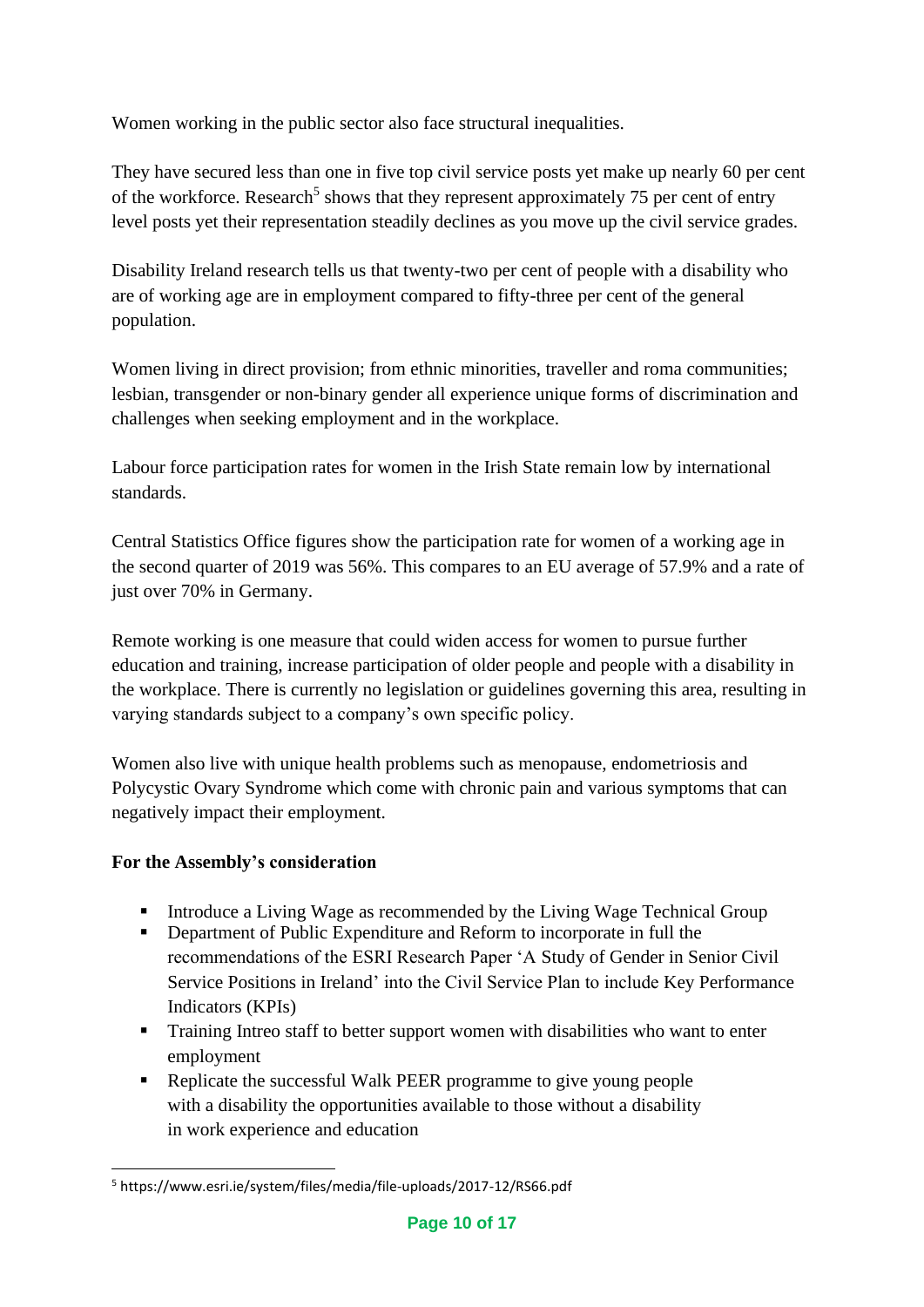- A new emphasis on creating opportunities for people with disabilities as part of an ambitious new apprenticeship policy
- **•** Implement the National Traveller Roma Inclusion Strategy (NTRIS) 2017-2021
- **•** Provision of public services and supports in a culturally and gender sensitive manner
- Examine the role of remote working in addressing lower female labour force participation rate and introduce guidelines to ensure workers' rights are protected
- Resolve the gender pension gap

#### *Domestic violence is a workplace issue*

Domestic violence impacts on an employee's performance at work resulting in lost hours and less productivity.

Co-workers may be aware of a colleague's abuse but in the absence of a workplace policy are unsure on how best to support them. Managers need guidance on how to recognise the signs of domestic abuse and how to respond to a staff member's disclosure.

Employers have a duty of care to their staff and workplace health and safety procedures should include provisions that acknowledge domestic violence. Critically work can also provide a safe and supportive space for victims of abuse.

Sinn Féin leader Mary Lou McDonald TD and Workers Rights Spokesperson Maurice Quinlivan TD introduced legislation late last year that provided for ten days statutory domestic violence paid leave.

This entitlement would enable victims of domestic abuse to take the necessary time off work they require to seek support, find accommodation or attend court in a structured and supported environment. It would also addresses unpredictable absenteeism and reduced productivity for employers.

- Introduce legislation that provides for 10 days paid domestic violence leave
- Department of Justice and Equality to develop and roll out an online Creating Workplace Awareness of Domestic Violence information campaign in consultation with private sector employers
- The Civil Service Employee Assistance Service (CSEAS) to incorporate in full the recommendations of the Employers' Guidelines on Domestic Abuse within all printed and online staff and management support materials
- A circular to be issued by government Ministers' to agencies under the aegis of her/ his department to implement the Employers' Guidelines on Domestic Abuse
- The Department of Public Expenditure and Reform to issue guidance to all noncommercial semi state agencies on the implementation of the Employers' Guidelines on Domestic Abuse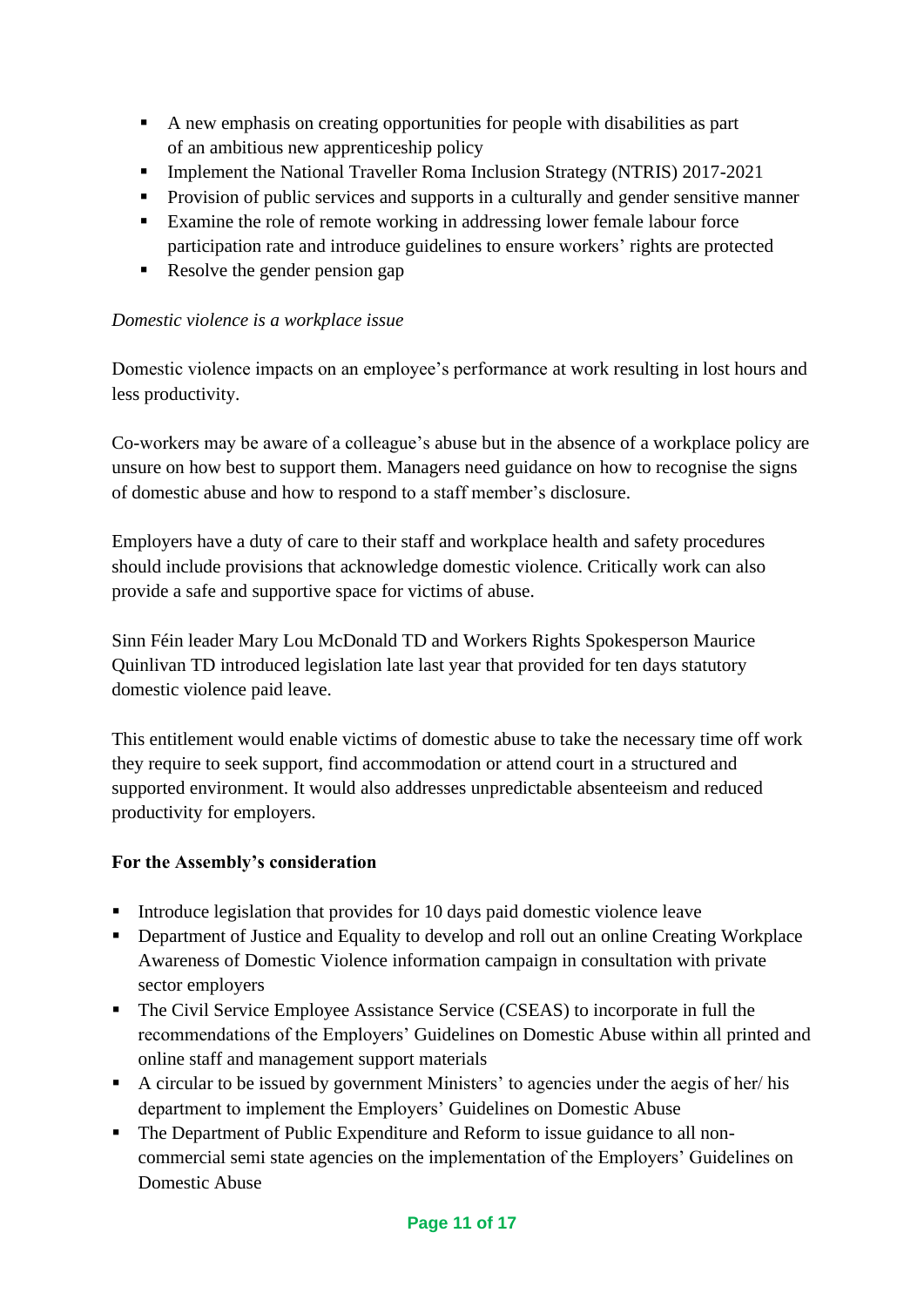# **Care; paid and unpaid, as a social and family responsibility**

Women still take on more unpaid work than men, such as caring and household work. Figures produced by the EU tell us that women spend on average nearly 60 per cent longer on unpaid care and housework a week then men; as a result one in three women reduce their paid hours to part time in comparison to one in ten men.

The CSO Census of Population (2016) revealed that 195,263 people provide unpaid assistance to others and women made up just over 60% of these carers.

The ESRI and Irish Human Rights and Equality Commission 'Caring and Unpaid Work in Ireland' research paper found that the average time spent on care across the whole population is 16 hours per week; 10.6 hours for men and 21.3 hours for women.

Approximately 355,000 carers across the state enable their sick and elderly relatives or friends to remain in their own home. Family Carers Ireland estimate this work in the home saves the state around  $E10$  billion annually.

The National Carers' Strategy published by the Fine Gael/Labour government in 2012 was never implemented nor was it re-visited as had been committed to.

In June 2019, Sinn Féin published a comprehensive policy document<sup>6</sup> outlining our proposals for Carers ensuring they receive adequate supports, including a decent income while caring.

Research shows that high childcare costs is linked to lower employment among mothers as going back to work simply doesn't pay.

State investment in childcare is less than half that provided by gold standard counties such as Sweden and Denmark.

Parents are spending up to 12% of their disposable income on childcare and for low income and lone parent families the picture is even bleaker. They can pay between 16 and 20 percent for a single child.

The EU Work-life Balance Directive became European Union law in August 2018 and must now be adopted by Member States<sup>7</sup>. One of the provisions of the Directive is the introduction of carers' leave for workers providing personal care or support to a relative. Under the Directive employees are entitled to five days of leave per year. The Directive also provides for enhanced flexible working arrangements to all working parents of children up to at least 8 years old, and all carers.

<sup>6</sup> https://www.sinnfein.ie/files/2019/Empowering\_Carers.pdf

<sup>7</sup> https://ec.europa.eu/social/main.jsp?catId=89&furtherNews=yes&newsId=9438&langId=en#navItem-3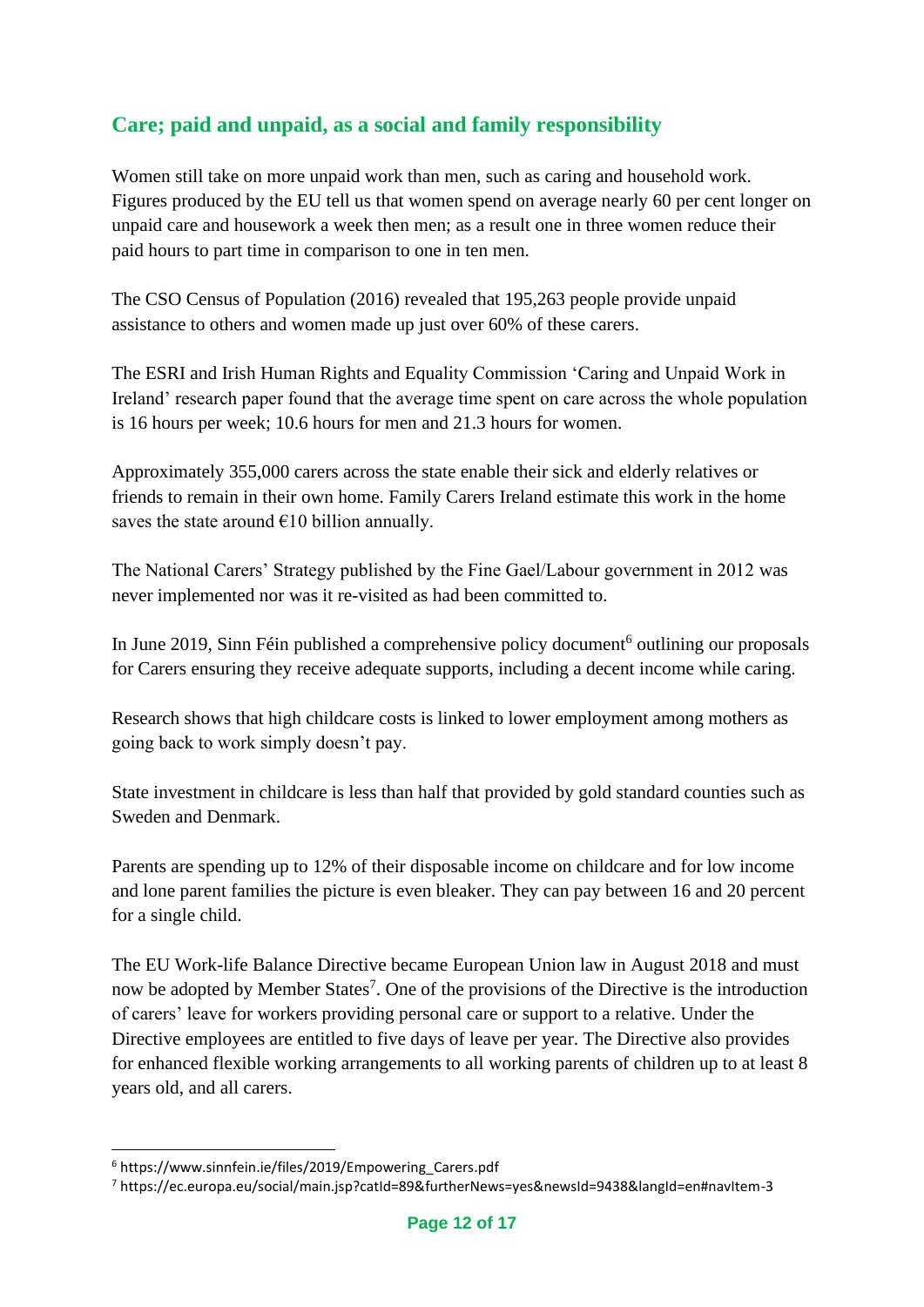- **•** Transform the current model of early years and childcare provision into a public service delivering affordable care and education of the highest quality to our children and secure public sector employment for childcare workers and streamlined oversight for providers
- Article 41.2 of the Irish Constitution is an outdated provision that directly contradicts the well voiced values of modern Ireland. It is the opinion of Sinn Féin that this provision should be replaced by a gender-neutral article within the Constitution that recognises unpaid care work for its social and economic contribution to the life of the state, and also include the removal of the limitation of the recognition to that unpaid care work performed within the 'home'. This new provision should be supplemented by constitutional protections for wider economic and social rights in a Bill or Charter of Rights.
- Government to develop and publish an updated National Carers' Strategy with a dedicated budget, timeframe and implementation strategy
- Increase the Carers Allowance and Benefit rate
- End the 15-hour rule restricting work or study outside the home and trust Carers to manage their own time
- Increase the annual Carer's Support Grant to  $€2,000$
- Transpose of the EU Work-life Balance Directive into legislation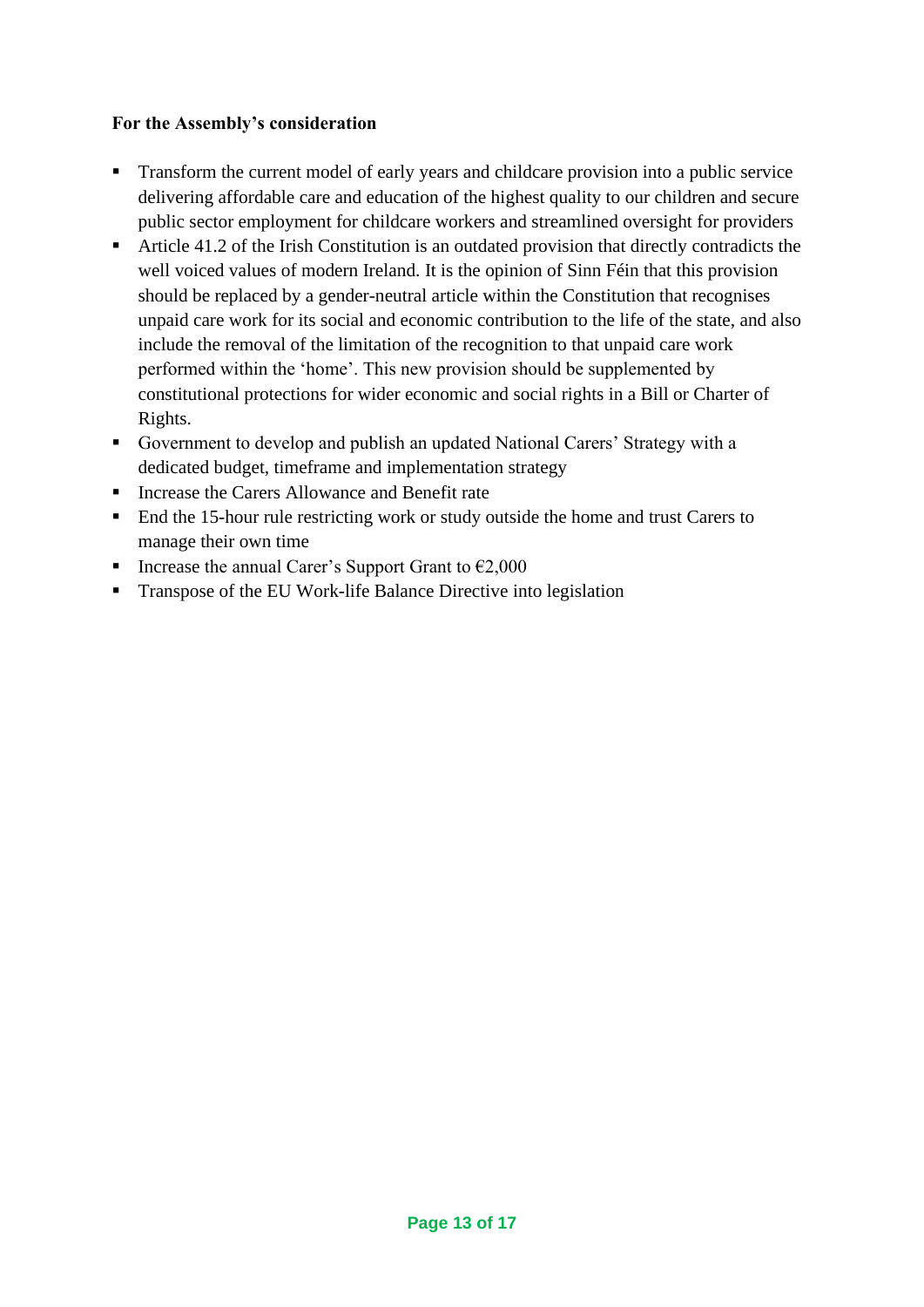# **Women's access to, and representation in, public life and decision making**

In almost all spheres of leadership women remain a minority. Despite making up 63% of the civil service workforce less than 20% of the top jobs are held by women.

Women continue to be out-numbered by men in both local and national politics in Ireland.

The introduction of gender quota legislation before the 2016 General Elections produced an increase of 6.5 percentage points in female representation in those elections, from 15.7% to 22.2%. Disappointingly just one additional woman was elected to the Dáil in the 2020 general election.

Thirteen of Sinn Féin's 37 TDs (35%) are women compared with Fianna Fáil at 13% and Fine Gael at 17%.

The gender quota legislation did not apply to the 2019 Local Elections, which saw a smaller increase of 3.8 percentage points (to the 2016 general election) in the number of seats taken by women, from 20.1% to 23.9%. Sinn Féin supports the extension of the current 30% gender quota legislation (Dáil) to local elections.

#### *Gender quotas*

Sinn Féin supports gender quotas and believes strongly that we need more women involved in politics at every level including in our local and national political institutions.

The blockages to women getting involved in politics are as they have always been; confidence, childcare and culture. Research conducted by the National Women's Council and the 50/50 advocacy group identified money and candidate selection as additional challenges to women's participation in politics.

As a party Sinn Féin has long supported gender quotas. Our strategy is not merely to achieve the quota for women candidates come election time, but to also ensure that we have the maximum number of women in winnable seats.

We have had gender quotas in place within our own internal organisational structures for some time. Our leadership body, the Ard Comhairle, is elected by the party membership at our Ard Fheis from a 50/50 gender balance ballot paper. The same process is applied to the elections of our National Youth Congress Officer Board.

Our party Constitution includes numerous mechanisms to increase the number of women officeholders and women's participation within the party. Not less than 30 per cent of those elected to all officer boards and other elected bodies are women. One third of the local cumann delegates to county leadership bodies, Comhairle Ceantairs, must be women.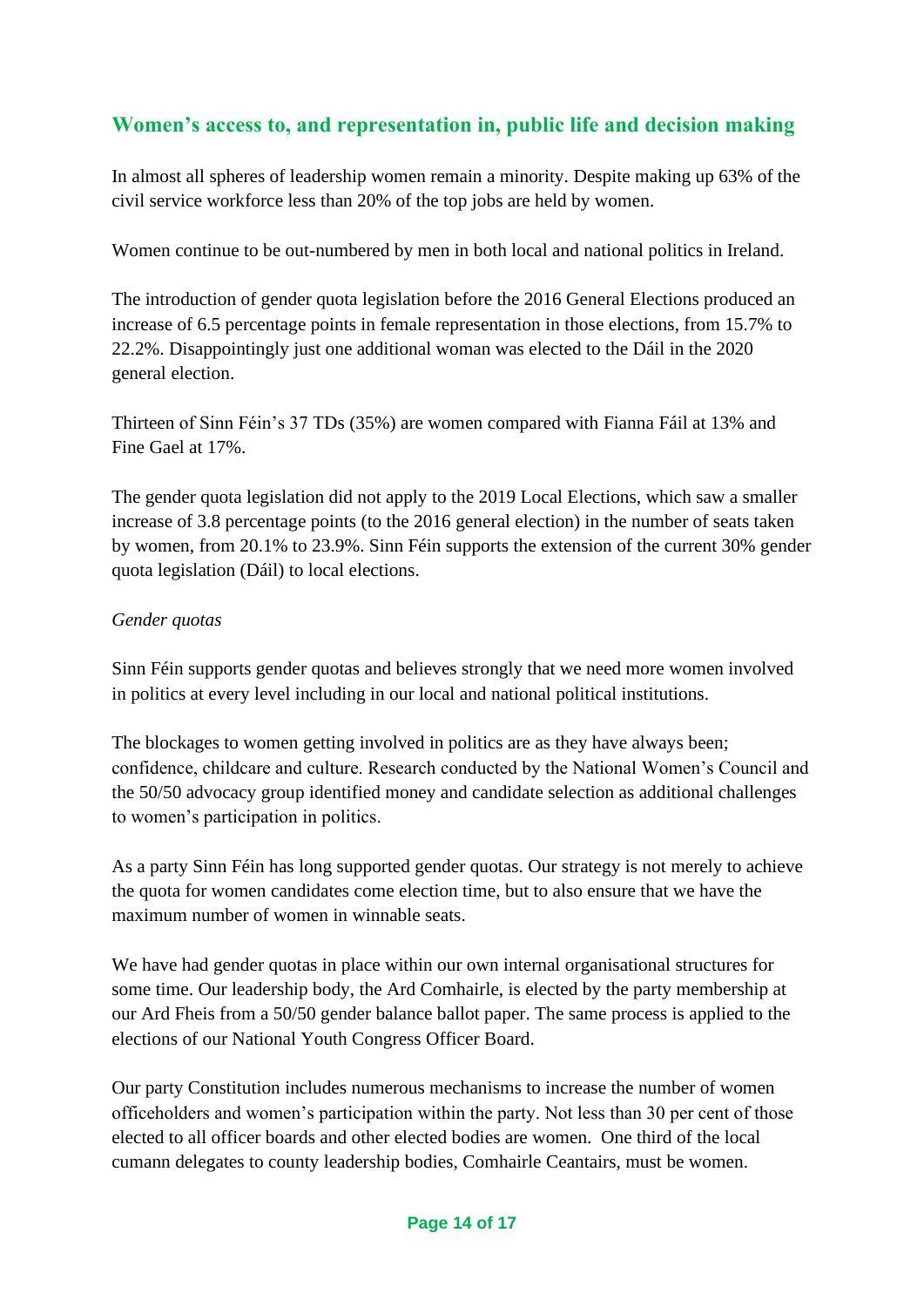### **For the Assembly's consideration**

- **•** Incrementally increase the gender quota provisions for Dáil elections to 50%
- **•** In line with the general election guidelines regarding gender equality that at least 30% of all Ministers and Junior Ministers are men and women
- Introduce gender quotas for local elections in line with general election guidelines
- Introduce family-friendly Oireachtas sittings in common with modern and best parliamentary practice in other jurisdictions
- Seanad reform measures should include fifty per cent female representation and representation from traditionally marginalised, minority or ethnic groups

#### *Gender equality in the media*

Research undertaken by the National Women's Council, DCU and the Institute for Future Media & Journalism in 2015 entitled 'Hearing Women's Voices? Exploring women's underrepresentation in current affairs radio programming at peak listening times in Ireland'<sup>8</sup> highlighted the dearth of women's voices in public and private broadcasting. Women's participation be they journalists/presenters or experts/guests were in the minority. The research also highlighted the gendering of new topics with women's voices heard less frequently in relation to topics that include science and technology, sports, war and conflict.

The Media Pluralism in Europe Monitor research<sup>9</sup> (2017) found that – *'although gender inequality is increasingly the subject of Irish public discourse this is not necessarily reflected in concrete actions to correct such imbalances within Irish media, especially amongst private media whose boards tend to be male-dominated. Furthermore, the focus on gender inequality in the media continues to obscure the absence of identities – and in particular non-White Irish ethnicities – from the mainstream media in Ireland.*

The Monitor social inclusiveness indicators found that women's access to media is poor. It notes that 'part of the high risk (79%) for access to media for women derives from the lack of available relevant data, which constitutes a risk in and of itself.' To add RTE current affairs programmes to not collect data on female (or minorities) participation.

Former Sinn Féin MEP Lynn Boylan produced a report in 2017 entitled Gender Equality in the Media Sector in the EU.

The report found that while women make up most of the journalism and media graduates in the EU at 68 %, they are still significantly under-represented in the media, especially at decision-making and leadership levels.

<sup>8</sup> https://www.nwci.ie/images/uploads/Hearing\_Womens\_Voices\_2015\_final.pdf

<sup>9</sup> https://cadmus.eui.eu/bitstream/handle/1814/61144/2018\_Ireland.pdf?sequence=3&isAllowed=y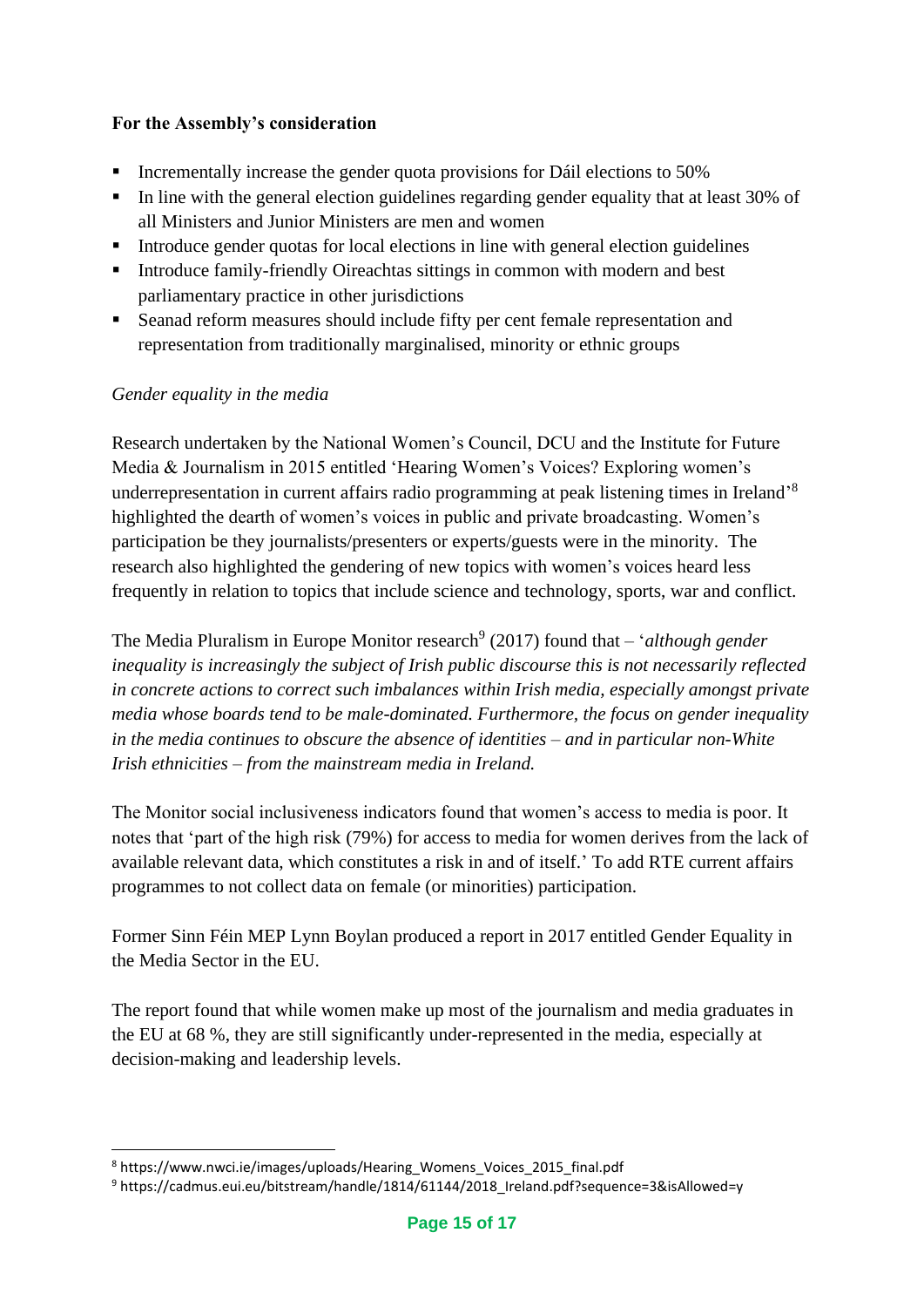It stressed the need for EU Member States and the Commission to promote and ensure the principle of equal pay in accordance with Article 157 TFEU, including by combatting the gender pay and pension gap, reducing precarious work, ensuring accessibility to affordable and quality childcare and better work-life balance policies, and ensuring collective bargaining rights.

The report also called on the Commission and the Member States to tackle precarious employment, including undeclared work and bogus self-employment, in order to ensure that all types of work contracts offer decent working conditions and social protection with proper social security coverage in line with the ILO Decent Work Agenda, Article 9 TFEU, the EU Charter of Fundamental Rights and the European Social Charter.

Lynn's work also highlighted the disturbing scale of harassment suffered by female journalists. According to an IWMF/International News Safety Institute study at an international level 64.8% of female media workers have experienced intimidation, threats or abuse in relation to their work and 31.7 % of those said that most of the intimidation and abuse occurred in the workplace and was perpetrated by a male boss, supervisor or coworkers.

Crucially the report warns that women cannot be treated as one homogenous group, but that women of different ethnicity, religion, gender alignment or sexual orientation and women with disability face specific gender-based obstacles and sources of stress at the workplace, including harassment, exclusion, discrimination or gender stereotypes.

- **Introduce measures to avoid discrimination between men and women in companies and** bodies that receive public funding
- **IMP** Implement action programmes which ensure women's involvement in the design and implementation of effective and efficient gender-sensitive policies and programmes within media organisations
- Develop programmes to improve women's skills in STEM subjects that are important for careers in the media sector with a more technical focus, such as sound and audio-visual technicians
- Support and promote women's organisations which are active in the sphere of promoting gender equality in the media, including organisations which support women and girls who are victims of gender-based violence, intersectional discrimination or sexual harassment
- **•** Develop, fund and encourage training on workplace policy related to anti-harassment, equality and diversity, including the use of non-discriminatory language and avoiding gender stereotypes in the media, in order to combat harassment at the workplace; stresses that special attention needs to be paid to training on how the media report cases of violence against women